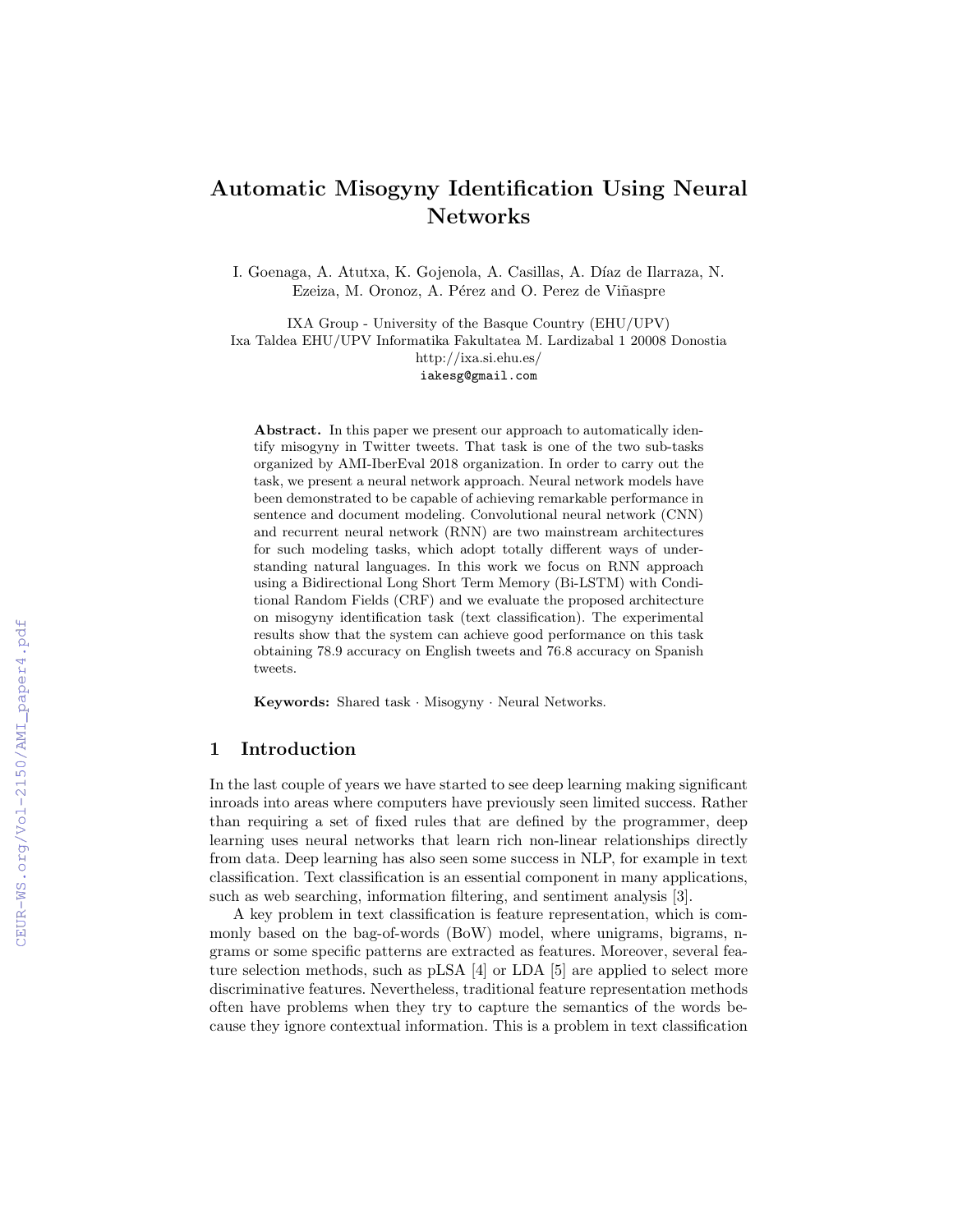because contextual information is the key in order to correctly classify a text. Although high-order n-grams and more complex features are designed to capture more contextual information and word orders, the data sparsity problem remains, which heavily affects the classification accuracy.

In a recurrent neural network approach, the models analyze a text word by word and store the semantics of all the previous text in a fixed-sized hidden layer [6]. They receive as input a sequence of vectors and return another sequence that represents some information about the sequence at every step in the input. Although RNNs can learn long dependencies, they often fail to do so and tend to be biased towards their most recent inputs in the sequence [8]. Likewise, Long Short-term Memory Networks (LSTMs) incorporate a memory-cell and have been shown effective capturing long-range dependencies.

Classic LSTMs create the representation of each word of the sentence using only the left context. Is interesting to use also the right context if we want to create a more complete representation of the words, though. This can be done with a second LSTM that reads the same sequence in reverse. This type of LSTMs are named bidirectional LSTMs (BI-LSTMs) [9] and they create the representation of the words concatenating the left representation and the right representation. These representations effectively include a representation of a word in context, which is useful for numerous tasks.

On the other hand, Conditional Random Fields (CRF) are a probabilistic framework for labeling and segmenting structured data, such as sequences and trees. The underlying idea is that of defining a conditional probability distribution over label sequences given a particular observation sequence, rather than a joint distribution over both label and observation sequences. The primary advantage of CRFs is the relaxation of the independence assumption. Independence assumption states that the variables do not depend on each other and they do not affect each other in any way and this is not always the case and, consequently, it can lead to serious inaccuracies. Likewise, CRFs have been shown really effective in different tasks such as POS tagging [7], text processing [10] or computer vision [11].

Taking that into account, in this work we have employed a BI-LSTM with Conditional Random Fields (CRF) [7] in order to prove its effectiveness in misogynous tweet identification. In this area, one of the last works is [1] where the authors address the problem of automatic detection and categorization of misogynous language in online social media, and they set the bases to organize AMI-IberEval 2018 shared task [2].

In the rest of this paper we will first present the experimental setup we have used to carry out our experiments in section 2, followed by the results obtained in the shared task test set in section 3 and the main conclusions of the work in section 4.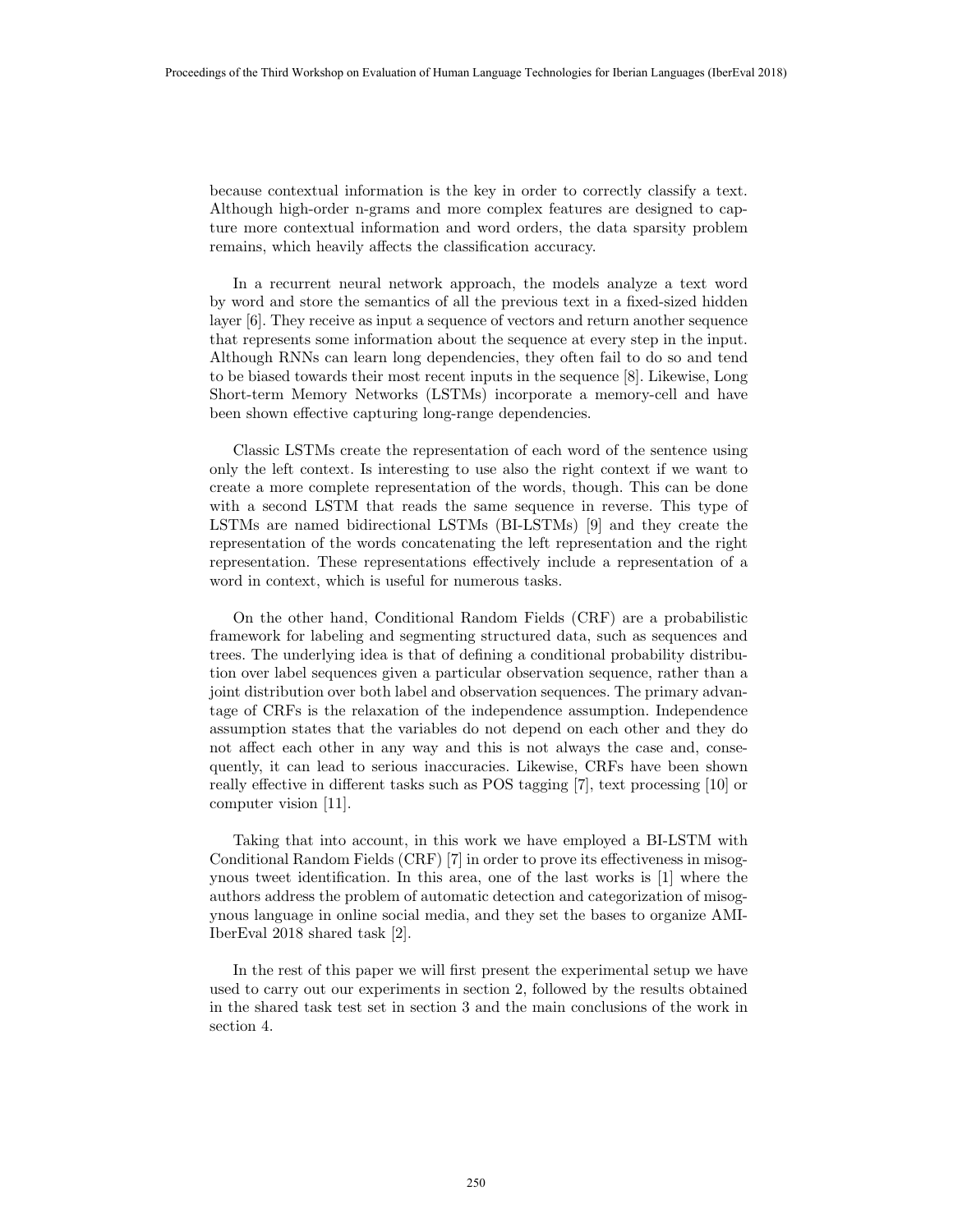# 2 System Description

We have divided this section into three subsections. In subsection 2.1 we explain the preprocessors we have used to tokenize and normalize the tweets, in subsection 2.2 the data resources we have employed in addition to the data shared by the organization, while in subsection 2.3 we focus on the used system.

#### 2.1 Preprocessors

We have made use of one of python's packages designed for preprocessing tweets [12]. The tool performs tokenization, word normalization, word segmentation (for splitting hash-tags) and spell correction, using word statistics from 2 big corpora (English Wikipedia, twitter - 330mil English tweets). In addition, for Spanish we have used a set of simple rules proposed in [13] for spell correction.

#### 2.2 External Data

Our AMI System needs word-embeddings in order to create a better word representation for each word we find in the corpus. Thus, we have used wordembeddings extracted from the Spanish Billion Word Corpus [14] and from Wikipedia 2014 and Gigaword 5 [15].

#### 2.3 AMI System

In order to classify the tweets we have employed a neural network based architecture, more precisely a specific Bi-LSTM (an RNN subclass) with a CRF on top of it as proposed in [7]. This kind of neural network is widely used to pursue sequence to sequence tagging. One of the advantages of using Bi-LSTM in contrast to other machine learning techniques such as SVM, Perceptron or CRFs is that the size of the context is automatically learned by the LSTM and there is no need to perform any complicated text preprocessing to obtain features to feed the tool. As we mentioned previously, our system is a tagger and marks the beginning and the next words of the sequences (IOB) we want to label. In this case we want to predict whether a tweet contains misogynous content or not. Thus, we introduce the tweets and the word-embeddings at the beginning of the process as in [7]. When a word is missing in the word-embeddings, the system replaces the word with unknown (UNK) label.

In all cases the system returns every word of each tweet tagged with Yes label when the tweet contains misogyny and with No label otherwise. If the opposite happened, we would consider a tweet as misogynous if at least has one Yes label. The examples below are the output of the system for two tweets written in English and represent the aforementioned:

 $[B-Yes] \langle user \rangle$  [I-Yes]bitch [I-Yes]is [I-Yes]a [I-Yes]psyco [I-Yes],  $[I-Yes]^*$  [I-Yes]dry [I-Yes]pussy [I-Yes]detected [I-Yes]\*

 $[B-No]$ you  $[I-No]$ give  $[I-No]$ me  $[I-No]$ life  $[I-No]$ !  $[I-No] < repeated$  $|I-No| < url >$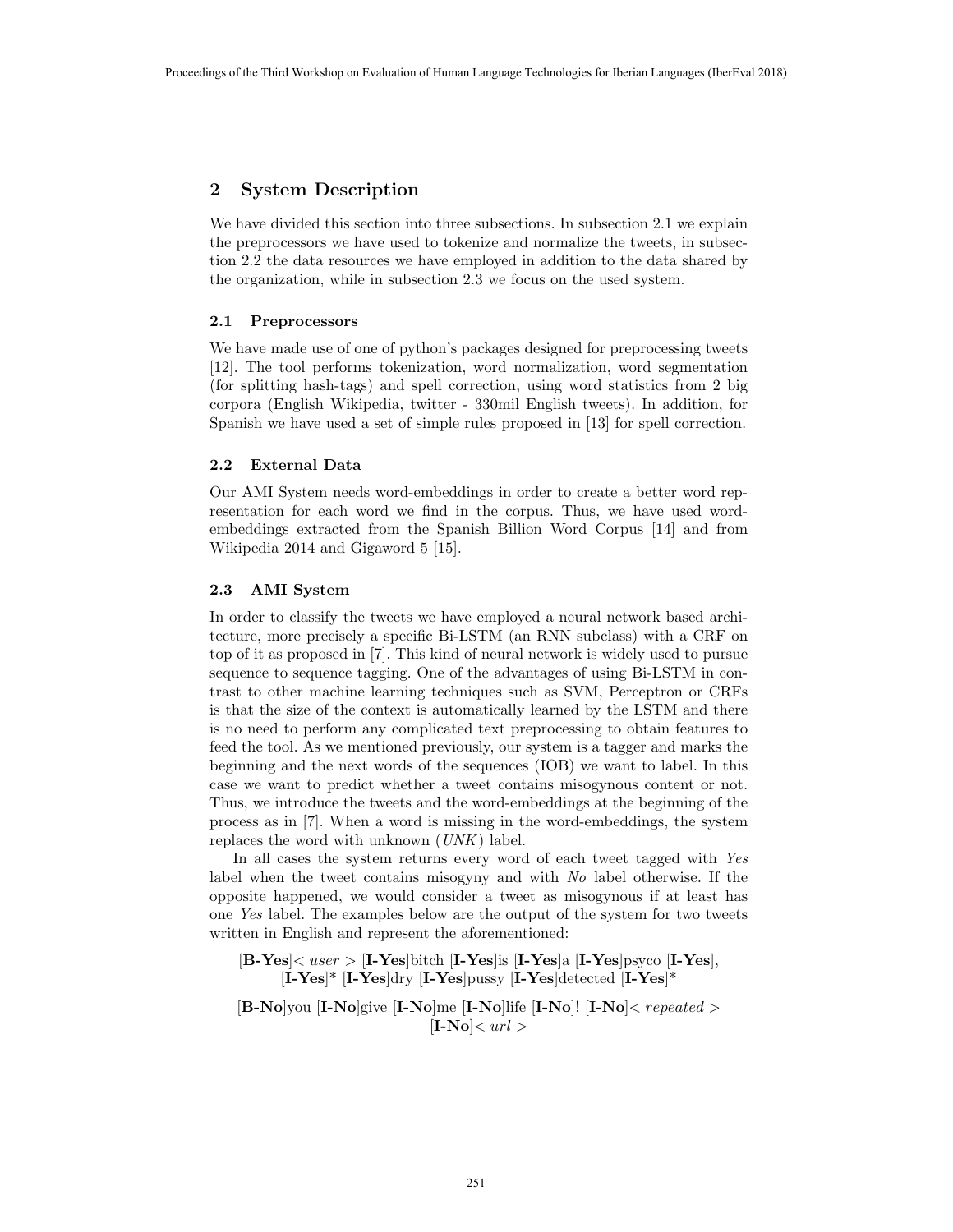# 3 Results and Discussion

In AMI-IberEval 2018 shared task the participants can try their misogynous content identification systems in two languages: English and Spanish. We have participated in both languages and we have included the results for English track in table 1 and the results for Spanish track in table 2.

| English |                   |                |  |                                        |              |  |                                  |      |  |  |  |
|---------|-------------------|----------------|--|----------------------------------------|--------------|--|----------------------------------|------|--|--|--|
| R.      | Team              | $\rm Accul\,R$ |  | Team                                   | $\rm Accu R$ |  | Team                             | Accu |  |  |  |
| 1       | $14$ -exlab-r $1$ | 91.3           |  | $ 11 $ resham-r $1$                    | 78.5         |  | $ 21 $ JoseSebastian-r1          | 74.9 |  |  |  |
| 2       | $14$ -exlab-r $2$ | 90.2           |  | $ 12 $ AMI-Baseline                    | 78.3         |  | $ 22 $ Amrita <sub>-CEN-r3</sub> | 73.8 |  |  |  |
| 3       | $14$ -exlab-r $4$ | 89.8           |  | $ 13 $ <sub>-ViC</sub> -r <sub>2</sub> | 78.0         |  | $ 23 $ <sub>-ViC</sub> -r1       | 70.9 |  |  |  |
| 4       | $14$ -exlab-r $3$ | 87.8           |  | $ 14 $ <sub>-ViC</sub> -r <sub>3</sub> | 78.0         |  | $ 24 $ ITT-r1                    | 70.6 |  |  |  |
| 5       | $SB-r4$           | 87.0           |  | $ 15 $ -vic-r4                         | 78.0         |  | $ 25 $ -vic--r5                  | 64.6 |  |  |  |
| 6       | $SB-r5$           | 85.1           |  | $\vert 16 \vert$ maybelraul-r3 $\vert$ | 77.9         |  | $ 26 $ Amrita_CEN-r2             | 56.3 |  |  |  |
| 7       | $14$ -exlab-r $5$ | 82.3           |  | $\vert 17 \vert$ maybelraul-r1 $\vert$ | 77.1         |  | $ 27 $ GrCML2016-r3              | 52.7 |  |  |  |
| 8       | AnotherOne-r1     | 79.3           |  | $18$ maybelraul-r4                     | 76.9         |  | $ 28 $ GrCML2016-r2              | 52.4 |  |  |  |
| 9       | maybelraul-r2     | 79.3           |  | $19$ maybelraul-r5                     | 76.0         |  | $ 29 $ Amrita <sub>-CEN-r1</sub> | 51.9 |  |  |  |
|         | $10$ ixaTeam-r1   | 78.9           |  | $ 20 $ ITT-r $2$                       | 75.8         |  |                                  |      |  |  |  |

Table 1. Results obtained by participants for English track using only provided training data (constrained).

If we analyze the results for English track, we observe that our position within all participants of the shared task is tenth with 78.9 of accuracy. Although we are far from winning the shared task (- 12.4), we are in the first third of the classification and the two previous systems in the classification are not far (+ 0.4) from us which demonstrates a good performance of our system identifying misogynous tweets in English.

| Spanish  |                        |                    |  |                                     |              |  |                                       |      |  |  |  |  |
|----------|------------------------|--------------------|--|-------------------------------------|--------------|--|---------------------------------------|------|--|--|--|--|
| R.       | Team                   | $\rm Accu\vert\,R$ |  | <b>Team</b>                         | $\rm Accu R$ |  | Team                                  | Accu |  |  |  |  |
| 1        | $14$ -exlab-r $3$      | 81.4               |  | $ 10 SB-r3$                         | 80.5         |  | $19$ maybelraul-r1                    | 76.7 |  |  |  |  |
| $\bf{2}$ | $ JoseSebastian-r1 $   | 81.4               |  | $ 11 SB-r1$                         | 80.3         |  | $ 20 $ <sub>-Vic</sub> <sub>-r2</sub> | 76.6 |  |  |  |  |
| 3        | $ SB-r4 $              | 81.3               |  | $ 12 $ AnotherOne-r1                | 80.2         |  | $ 21 $ Amrita <sub>-CEN-r3</sub>      | 74.4 |  |  |  |  |
|          | $4 14$ -exlab-r1       | 81.2               |  | $\vert 13 \vert$ may be let raul-r5 | 79.6         |  | $ 22 $ vic $-r3$                      | 65.9 |  |  |  |  |
|          | $5 \vert 14$ -exlab-r2 | 81.2               |  | $ 14 $ maybelraul-r2                | 78.8         |  | $ 23 $ Amrita_CEN-r1                  | 54.2 |  |  |  |  |
|          | $6 \vert 14$ -exlab-r4 | 80.9               |  | $15$ maybelraul-r3                  | 78.7         |  | $ 24 14$ -exlab-r5                    | 53.6 |  |  |  |  |
| 7        | $ SB-r2 $              | 80.8               |  | $16$ maybelraul-r4                  |              |  | $78.2$  25 Amrita_CEN-r2              | 52.9 |  |  |  |  |
| 8        | $ SB-r5$               | 80.6               |  | $\overline{17}$ ixaTeam-r1          | 76.8         |  |                                       |      |  |  |  |  |
| 9        | $ $ vic <sub>-r1</sub> | 80.5               |  | 18 AMI-BASELINE                     | 76.7         |  |                                       |      |  |  |  |  |

Table 2. Results obtained by participants for Spanish track using only provided training data (constrained).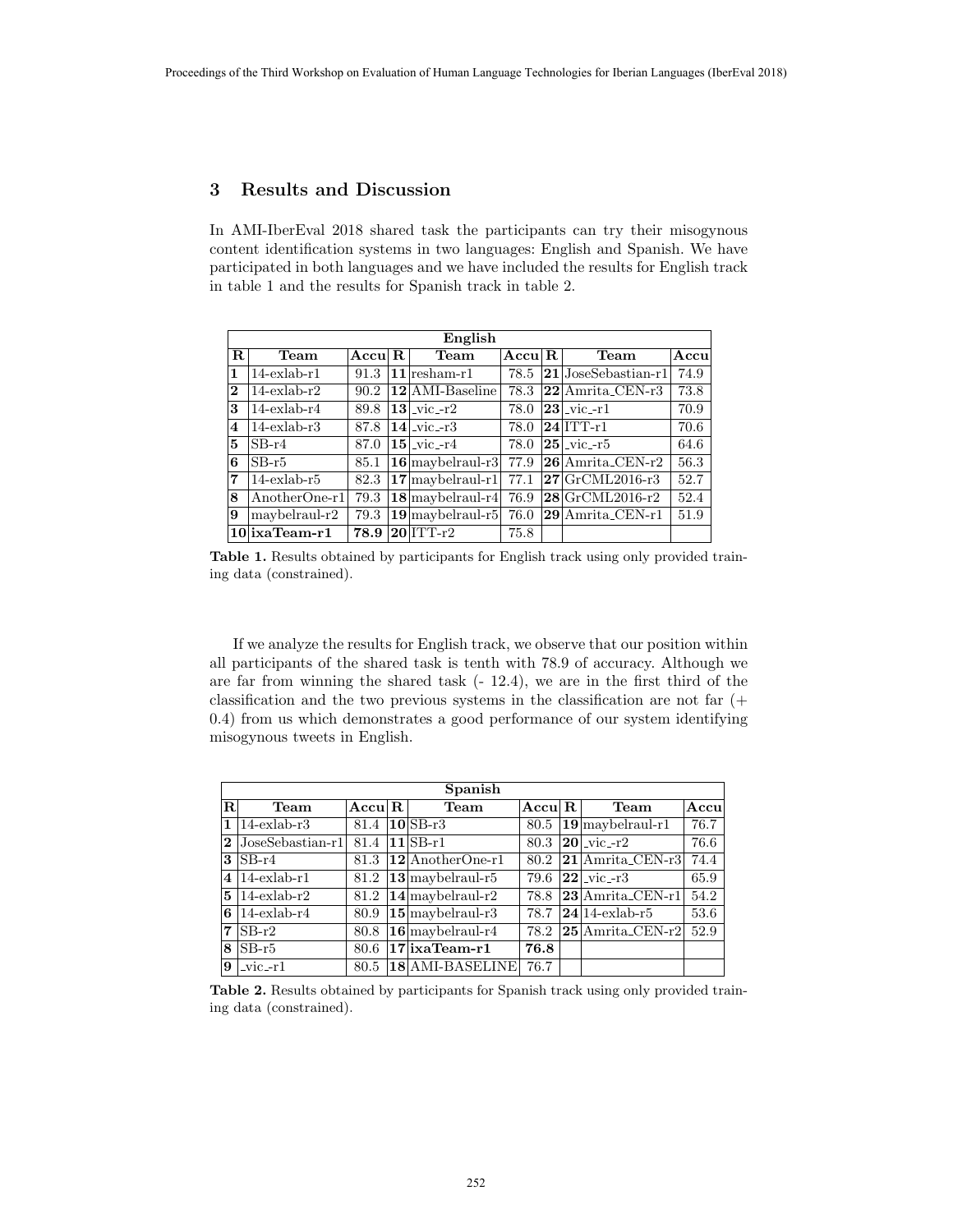On the other hand, our system's accuracy identifying Spanish written tweets is 76.8. This time our position within the all participants is seventeenth just above the shared task's baseline. However, almost all the participants have obtained accuracies between 81.4 and 76.6 which indicates that the vast majority of the systems are close to each other. Likewise, identifying misogynous content in Spanish written tweets is more difficult mostly because the lack of top quality resources (corpus, word-embeddings, preprocessors ...) we can find relatively easy for English.

Once we analyzed our system's results for both languages, taking into account our system was designed for sequential tagging or sequence labeling we consider the experimental setup has performed well in a task it was not thought for. We realize the best option to do text classification would have been a convolutional neural network (CNN) specially because the best systems of the state of the art employ this type of neural networks. Nevertheless, our main purpose has been to test a BI-LSTM with CRF on text classification task and bearing in mind its constraints the system has achieved reasonable results.

#### 4 Conclusions

This paper presents our approach to automatically identify misogynous content in Twitter tweets. In order to carry out the task, we have chosen a neural network approach due to their ability to achieving remarkable performance in sentence and document modeling. In this work we focus on RNN approach using a Bidirectional Long Short Term Memory (Bi-LSTM) with Conditional Random Fields (CRF) and the experimental results show that the system can achieve good performance identifying misogynous tweets obtaining 78.9 accuracy on English tweets and 76.8 accuracy on Spanish tweets.

## Acknowledgments

This work has been partially funded by:

- The Spanish ministry (projects TADEEP: TIN2015-70214-P, PROSA-MED: TIN2016-77820-C3-1-R).
- The Basque Government (projects DETEAMI: 2014111003, ELKAROLA:KK-2015/00098).

We gratefully acknowledge the support of NVIDIA Corporation with the donation of the Titan X Pascal GPU used for this research.

## References

1. M. Anzovino, E. Fersini, P. Rosso. 2018. Automatic Identification and Classification of Misogynistic Language on Twitter. In: M. Silberztein, F. Atigui, E. Kornyshova, E. Métais, F. Meziane. (eds) Natural Language Processing and Information Systems. NLDB 2018. Lecture Notes in Computer Science, vol 10859.